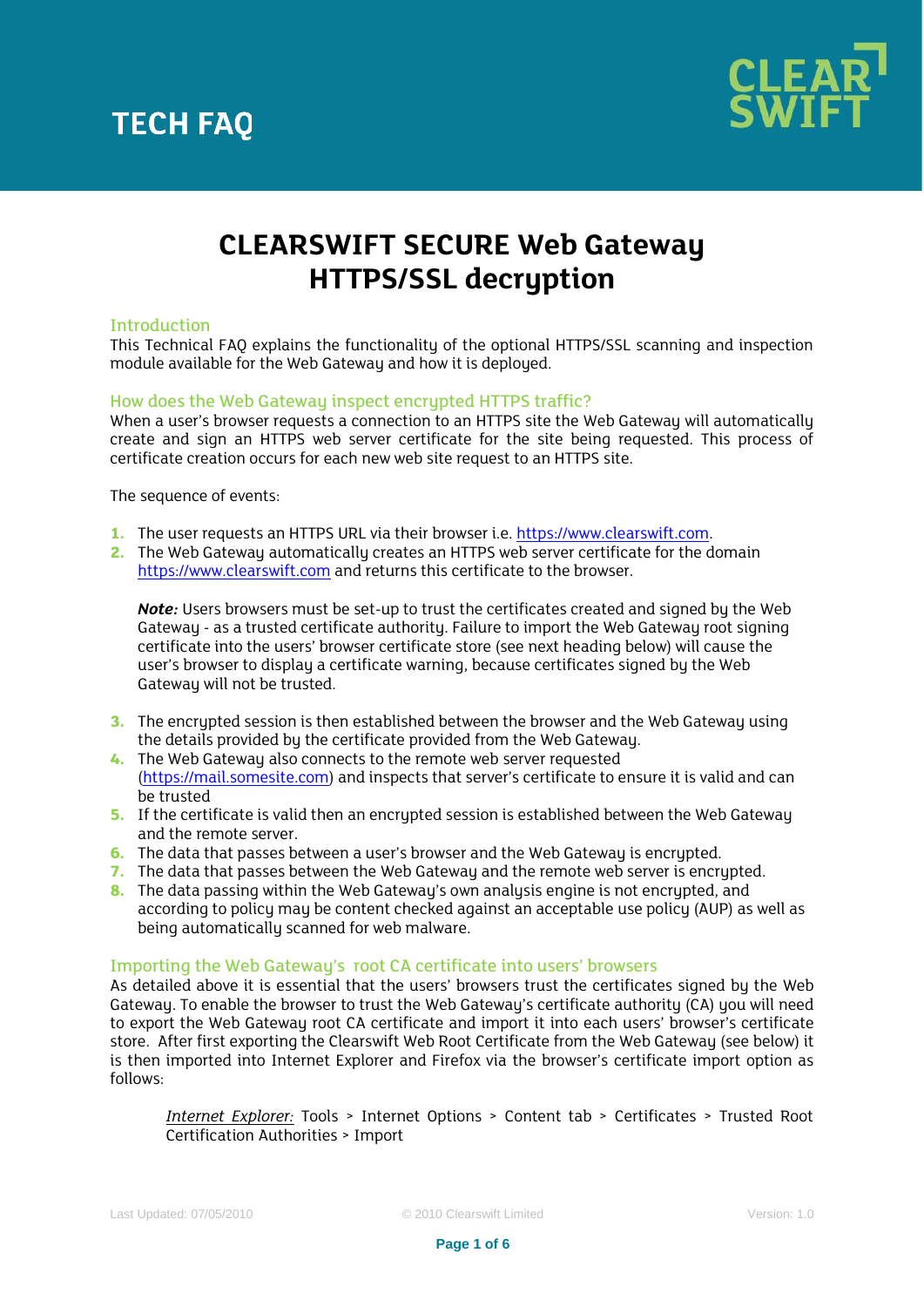

*Firefox:* Tools > Option > Advanced > Encryption tab > View Certificates > Authorities > Import and select to trust this certificate to identify web sites.

The certificate will appear in the browser certificate store and will be shown under the name given to the Web Gateway as issued by MIMEsweeper as shown below.

| Issued To                                                                                                                                                                                                                                                                                         | <b>Issued By</b>                                                                                                                                                                                  | Expiratio.                                                                                          |
|---------------------------------------------------------------------------------------------------------------------------------------------------------------------------------------------------------------------------------------------------------------------------------------------------|---------------------------------------------------------------------------------------------------------------------------------------------------------------------------------------------------|-----------------------------------------------------------------------------------------------------|
| Microsoft Authenticode (tm) Root Authority<br>Microsoft Root Authority<br>Microsoft Root Certificate Authority<br>MIMEsweeper Web Appliance Root CA<br>NO LIABILITY ACCEPTED, (c)97 VeriSign, Inc.<br>Secure Server Certification Authority<br>Thawte Premium Server CA<br>thawte Primary Root CA | Microsoft Authenticod<br>Microsoft Root Authority<br>Microsoft Root Certifi<br>MIMEsweeper Web A<br>NO LIABILITY ACCEP<br>Secure Server Certific<br>Thawte Premium Serv<br>thawte Primary Root CA | 01/01/20<br>31/12/20<br>10/05/20<br>09/09/20<br>08/01/20<br>Ξ<br>08/01/20<br>01/01/20<br>17/07/20 * |
| ш                                                                                                                                                                                                                                                                                                 |                                                                                                                                                                                                   |                                                                                                     |

*Fig 1: Imported Web Gateway Root CA certificate as seen in Internet Explorer.*

*Note*: Active Directory Group Policy may be used to import the certificates into all users' browsers.

#### Exporting the root certificate from the Web Gateway

The *Web Gateway Root CA* certificate is exported from the following location:

|                                      | Local administrator (admin)   Logout                                                                                                                                                                                                                                                                                                                                                                                                                                                                                                                            |
|--------------------------------------|-----------------------------------------------------------------------------------------------------------------------------------------------------------------------------------------------------------------------------------------------------------------------------------------------------------------------------------------------------------------------------------------------------------------------------------------------------------------------------------------------------------------------------------------------------------------|
|                                      | Home Policy Reports & System & Health 1: Users                                                                                                                                                                                                                                                                                                                                                                                                                                                                                                                  |
| What would you like to do?           | Proxy Mode & Listening Port                                                                                                                                                                                                                                                                                                                                                                                                                                                                                                                                     |
| <b>R</b> Download HTTPS Certificate  | Using this page you can select how the Clearswift Appliance proxy should appear on your network. You should select the mode of<br>operation for the proxy, and also which network port it will listen for incoming connections on.                                                                                                                                                                                                                                                                                                                              |
| Help<br>Help<br>What are these proxy | Click here to change these settings<br>Proxy Mode<br>The Clearswift Appliance proxy will run as a Standard proxy.                                                                                                                                                                                                                                                                                                                                                                                                                                               |
| settings?                            | Click here to change these settings<br><b>Listening Port</b><br>The Clearswift Appliance proxy will listen on 8080.                                                                                                                                                                                                                                                                                                                                                                                                                                             |
|                                      | Click here to change these settings<br><b>Allowed Outbound HTTPS Ports</b><br>The proxy will only allow HTTPS connection to the following ports:<br>• 443                                                                                                                                                                                                                                                                                                                                                                                                       |
|                                      | Click here to change these settings<br>Information Distribution Port<br>The proxy will listen on port 9000 for information distributed from other appliances, e.g. user browsing time.                                                                                                                                                                                                                                                                                                                                                                          |
|                                      | Click here to change these settings<br><b>HTTPS Certificate and Private Key</b><br>This certificate is used to sign certificates exchanged with HTTPS clients and servers.<br>Subject DN : C=GB,ST=Berkshire,L=Theale,O=Clearswift Corporation,CN=MIMEsweeper Web Appliance Root<br>CA,E=ithelpdeskuktheale@clearswift.com<br>Issuer DN : C=GB,ST=Berkshire,L=Theale,O=Clearswift Corporation,CN=MIMEsweeper Web Appliance Root<br>CA,E=ithelpdeskuktheale@clearswift.com<br>From: 14 September 2007 16:04<br>To: 09 September 2027 16:04<br>Key Algorithm: RSA |

*Figure 2: Downloading the HTTPS certificate:*

*System Center > Proxy Settings > Proxy Mode & Listening Port > Download HTTPS Certificate.*

The certificate exported from the location above must then be imported into all your users' browsers as described above, and before the HTTPS decryption option is enabled.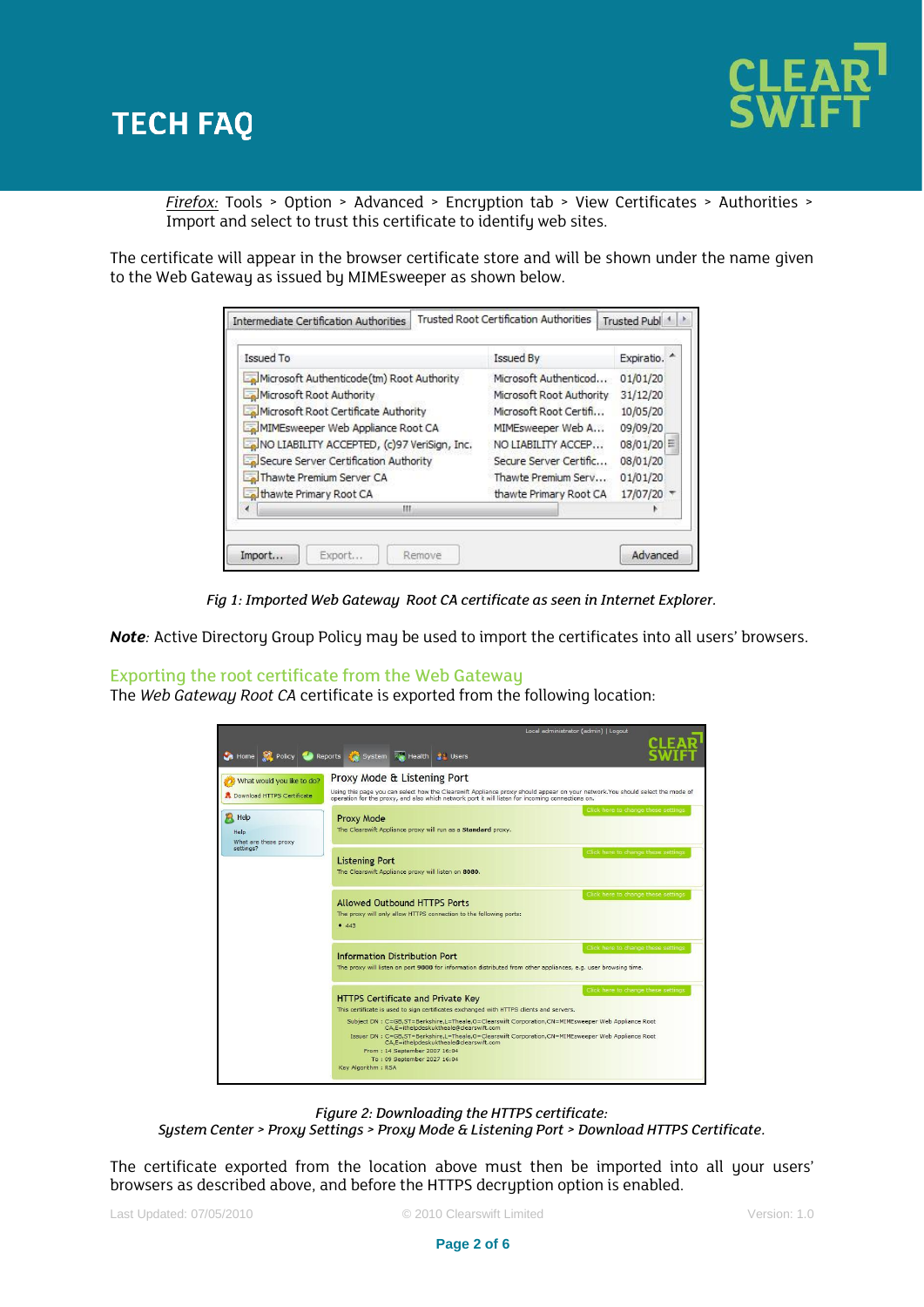

### Enabling the HTTPS decryption option

The HTTPS decryption option is enabled in the following location Policy:

| HTTPS Content Scanning is Enabled                                                                                                                                                      |
|----------------------------------------------------------------------------------------------------------------------------------------------------------------------------------------|
| V<br>Enable HTTPS content scanning.                                                                                                                                                    |
| V Verify entire certificate chain.                                                                                                                                                     |
| V.<br>Check certificate revocation using :                                                                                                                                             |
| • Certificate Revocation Lists (CRL)<br>© Online Certificate Status Protocol (OCSP)                                                                                                    |
| Certificate Revocation Lists (CRL) followed by Online Certificate Status Protocol (OCSP)<br>© Online Certificate Status Protocol (OCSP) followed by Certificate Revocation Lists (CRL) |
| Block certificates with no CRL or with an unknown OCSP state.                                                                                                                          |
| M<br><b>Block</b> expired or wrong purpose certificates.                                                                                                                               |
| M<br>Block certificates whose Common Name does not match the URL.                                                                                                                      |
| $\vee$ <b>Allow</b> wildcard certificates.                                                                                                                                             |
| M<br>Allow access to sites with certificate failures.                                                                                                                                  |
| $\sqrt{ }$ Cache bypassed certificates for up to 400<br>seconds                                                                                                                        |
| Cancel<br>Save                                                                                                                                                                         |

*Figure 3: Enabling HTTP decryption: Policy Center > HTTPS Policy*

When enabling the decryption option you are also able to stop users' from accessing sites with certificate failures, or by selecting the 'Allow access to sites with certificate failures' as shown above, users' will be warned of the certificate failure reason but still permitted to 'Visit Site Anyway' as shown in Figure 4 below.



*Figure 4: User certificate failure notification & override page.*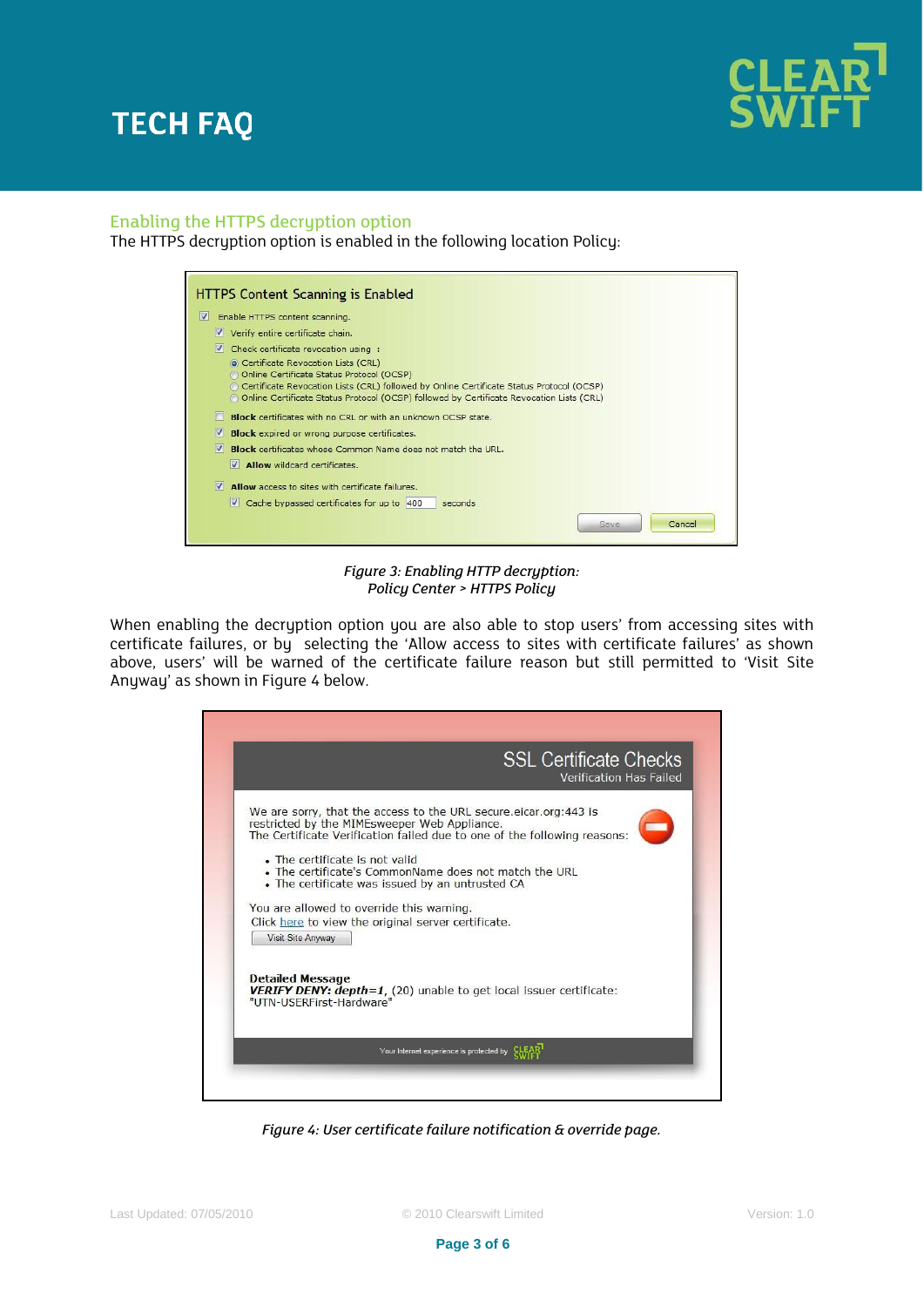

There are occasions when the web server's certificate may be legitimately invalid for example, an internal intranet web server which uses a self signed certificate. In cases like these it will be desirable to allow the user access without warning the users of the certificate check failure.

The certificate policy includes a section that allows certificate violations to be managed. All certificate failures will be captured and displayed where they can be selectively 'allowed' (whitelisted) or 'blocked' (blacklisted). For those 'allowed' all future certificate violation checks will be disabled for that site and users will not be warned of certificate check failures.

As shown below the certificate failures are displayed in the 'Awaiting Certificate Policy' tab. Each site can be set to

- 'Allow' to disable certificate checks for all future requests to the shown site
- 'Block' to disallow access to the site and always display a block page
- 'Hide' to remove the site from the list until another certificate failure is detected



If a site is set to 'Allow' or 'Block' it will be displayed in the 'Certificate Policy' tab as shown below.

|                                         | <b>HTTPS Certificate Policy</b> | Certificates Awaiting Policy    |  |  |
|-----------------------------------------|---------------------------------|---------------------------------|--|--|
| New <b>B</b> Edit <b>B</b> Delete<br>R. |                                 |                                 |  |  |
|                                         | Showing 1 - 3 of 3              | $I$ $N$ $4$<br>$\mathbf{1}$     |  |  |
| 囪                                       | <b>Host</b>                     | <b>Description</b>              |  |  |
| $\overline{\mathbf{v}}$                 | 10.44.22.77:443                 | Clearswift Email Appliance      |  |  |
| -                                       | www.cacert.org:443              | (20) unable to get local issuer |  |  |
|                                         | www.nyse.com:443                | Edit to add description         |  |  |
|                                         |                                 |                                 |  |  |
|                                         |                                 |                                 |  |  |
|                                         |                                 |                                 |  |  |
|                                         |                                 |                                 |  |  |
|                                         |                                 |                                 |  |  |
|                                         |                                 |                                 |  |  |

Future changes can be managed through the edit option to change the 'Allow' or 'Block' status or to edit the associated descriptive text.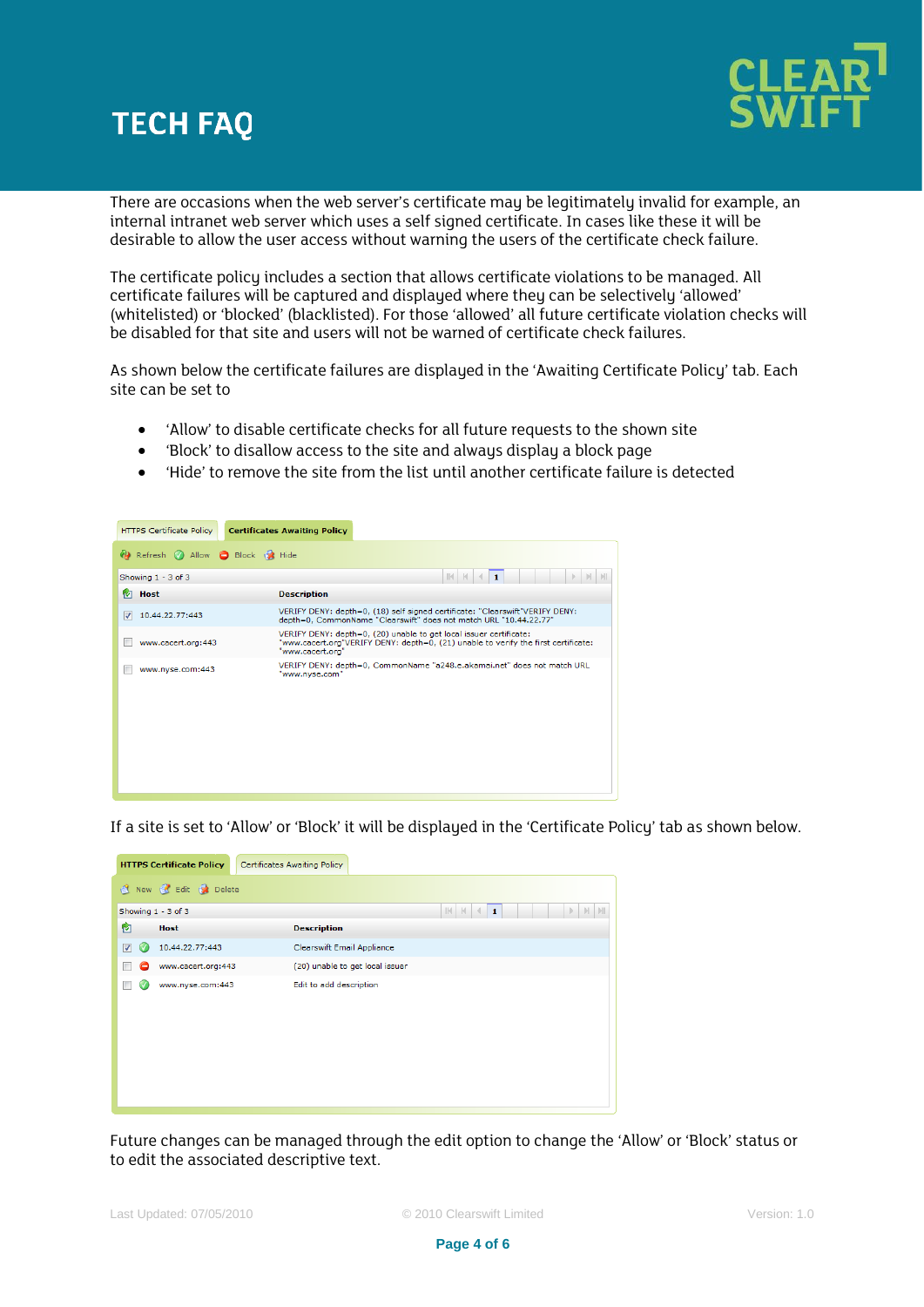

### Advanced - creating your own signing certificate and importing it into the Web Gateway

- **1.** Connect to the Web Gateway via SSH , sudo su -
- **2.** Create a folder where certificates will be created, e.g. mkdir /root/certs .
- **3.** Change to that folder, e.g. cd /root/certs .
- **4.** Copy the file

cp /etc/ssl/misc/CA.pl .

**5.** Run:

./CA.sh –newca.

- **6.** Hit enter for default file name.
- **7.** Enter the passphrase and confirm it.
- **8.** Enter all of the details asked which are required to create your certificate questions but make sure the email address and challenge password are empty. It is very important that all these are set otherwise the Web Gateway GUI may accept the certificate when imported but it may fail to work. What you are about to enter is called a Distinguished Name or a DN.

Country Name (2 letter code) [UK] State or Province Name (Full name) [Berkshire] Locality Name (e.g., City) [Theale] Organization Name (e.g., Company) [Clearswift Limited] Organizational Unit Name (e.g., Section) [IT Support] Common Name (e.g., YOUR name) [webgateway.clearswift.com] Email Address [Enter] A challenge password [Enter] An optional company name [Clearswift Limited ] Enter pass phrase for . /demoCA/private/cakey.pem: [pass phrase entered previously]

- **9.** This will create a folder called demoCA. Change to this folder, e.g. cd demoCA.
- 10. In this folder will be found the root CA certificate called 'cacert.pem' and in the private folder will be the key called 'cakey.pem'. FTP both these files off the system.
- **11.** Edit the cacert.pem file in and remove all the top text until -----BEGIN CERTIFICATE-----

These two files may then be imported into the Web Gateway GUI and the certificate may also be used in users' browsers so that they trust it.